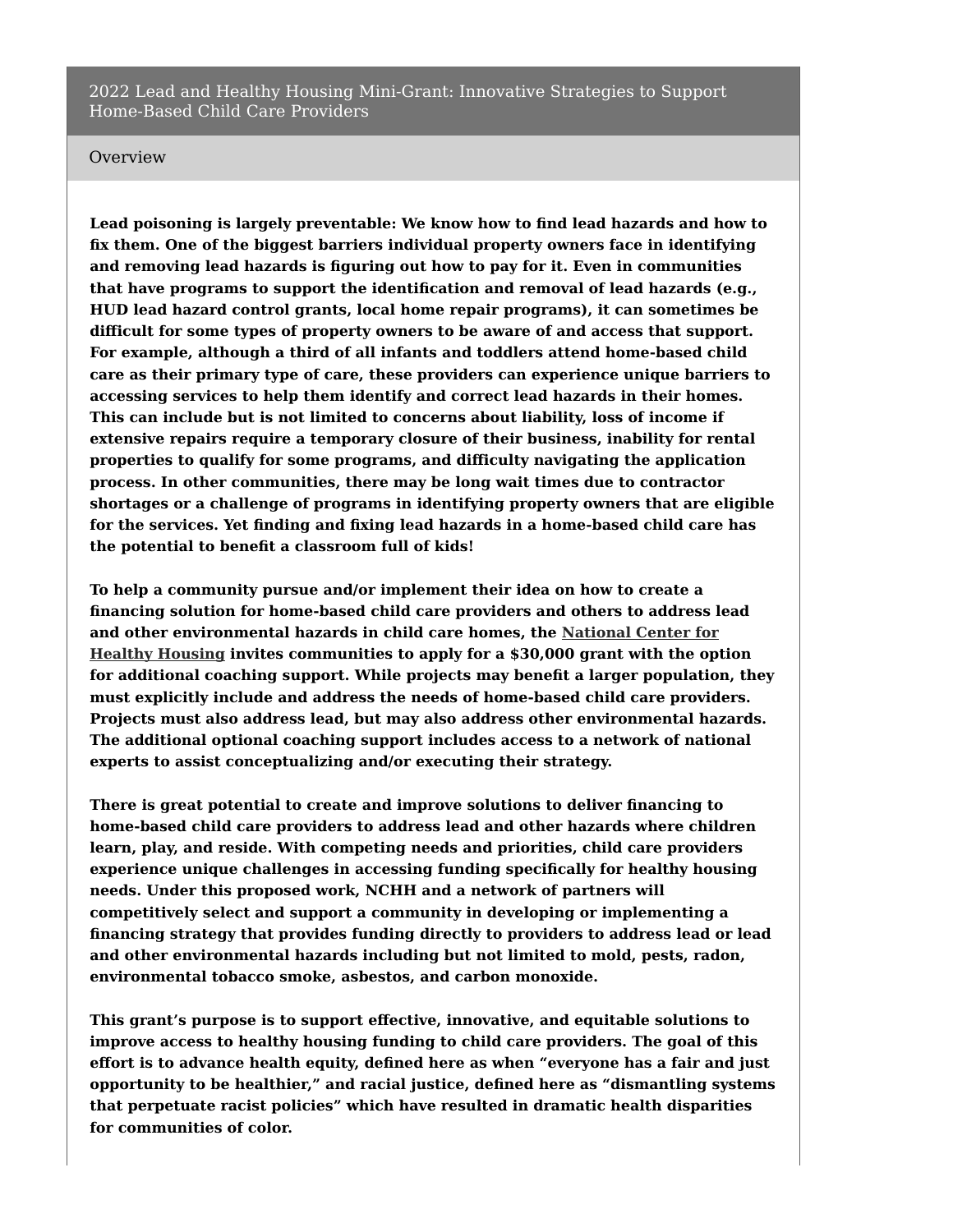**Who is eligible?**

- **Local or regional nonprofit and community-based organizations (includes public health institutes).**
- **County, local, state, and tribal government agencies.**

**Organizations must be based in the United States. For-profit organizations are not eligible to apply even if they work at the local level. National organizations are eligible to apply but should be prepare to demonstrate direct impact at the local level.**

Applicants will be asked to self-identify their proposal as being in the development or implementation phase, but this will not impact scoring or final selection.

- Development phase: Communities should identify their proposal as being in the development phase if their financing strategy still needs assistance in identifying or prioritizing promising strategies, and/or the community is in the early stages of the proposed work (e.g., planning, design, testing).
- Implementation phase: Communities should identify their proposal as being in the implementation phase if their financing strategy has defined priorities and objectives and/or has some infrastructure in place on which to build to achieve the proposed work.

## **How many communities will be selected?**

One community will be selected for this award. This competitive solicitation is being led by the National Center for Healthy Housing with additional support from Children's [Environmental](https://cehn.org/) Health Network (CEHN) and the National [Association](https://nafcc.org/) for Family Child Care (NAFCC).

# **What is the project period and what are some of the key dates?**

| May 18 <sup>th</sup> , 2022         | Applications due.                                                                                                  |  |  |  |
|-------------------------------------|--------------------------------------------------------------------------------------------------------------------|--|--|--|
| <b>Mid-June 2022</b>                | Applicants will be notified of their status.                                                                       |  |  |  |
| Mid-June 2022                       | Grantee awarded first installment.                                                                                 |  |  |  |
| August $15th$ , 2022                | Grantee provides brief status update and awarded final installment. See FAO for more details and<br>sample format. |  |  |  |
| December 15 <sup>th</sup> ,<br>2022 | Grantee provides a six-month brief status update. See FAQ for more details and sample format.                      |  |  |  |
| June 15 <sup>th</sup> , 2023        | Grantee provides a one-year status update. See FAO for more details and sample format.                             |  |  |  |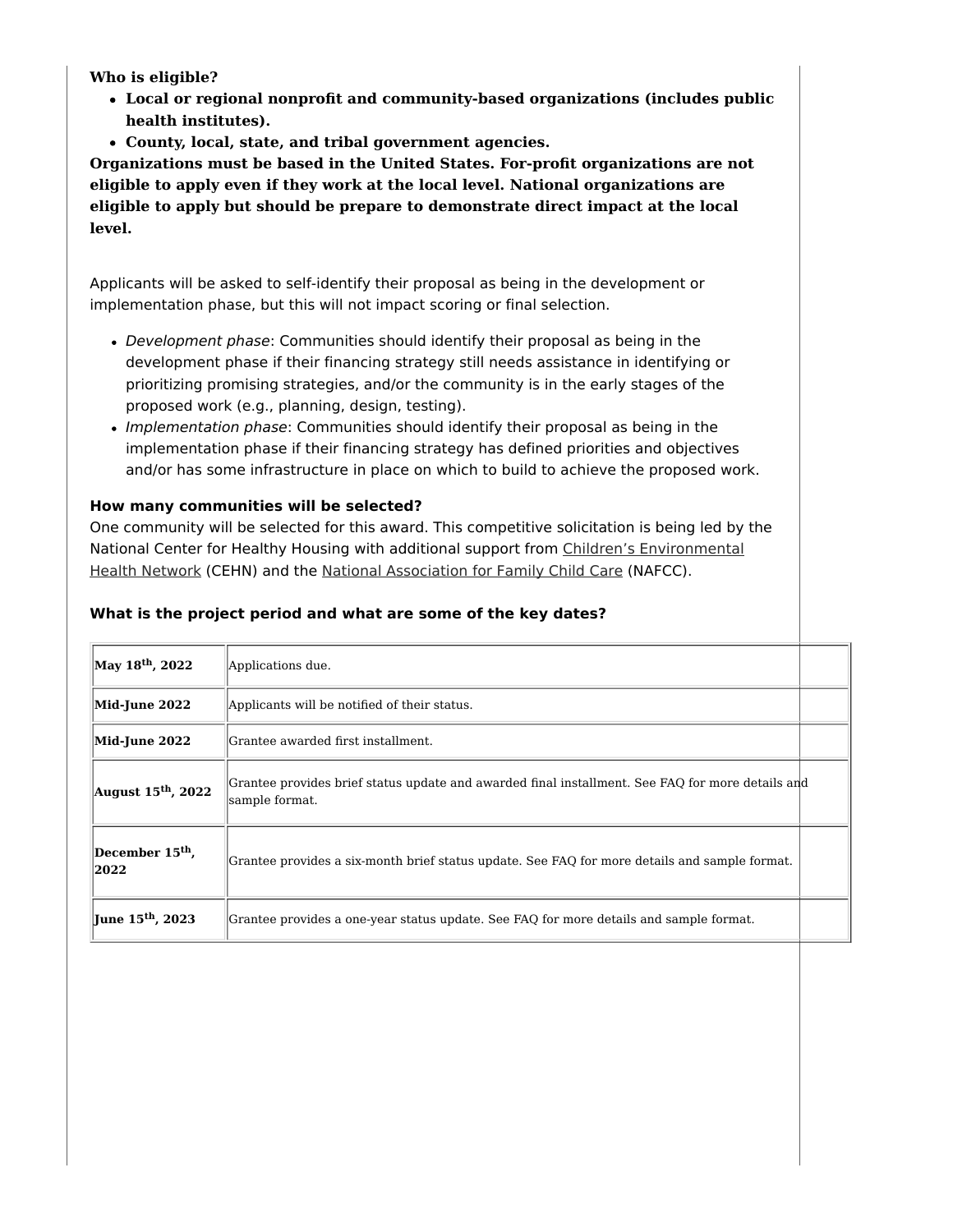### **Overview**

#### **What are the benefits of being selected?**

**The community that is selected will receive support to pursue or implement their child care financing strategy. These benefits include but may not be limited to:**

- *Coaching and support***: This opportunity includes the option to access coaching and support from national experts at the [National](https://nchh.org/) Center for Healthy Housing, Children's [Environmental](https://nafcc.org/) Health Network, and the National Association for Family Child Care.**
- *Grant award***: A \$30,000 grant award.**

**What is the coaching and support, and are there related grantee expectations to note?**

**Coaching and support is not required and may be offered to the grantee at their request. This optional support will be provided to the grantee remotely and virtually over the duration of the project period (June 2022 – June 2023) to the grantee ondemand in the form of feedback, mentoring, and advice from applicable national experts. The grantee will also have the opportunity to share their success and challenges, and have their concept featured among national networks. The grantee is expected to participate in three informal status updates throughout the project period.**

**The optional coaching calls and support will be customized to the community's needs, interests, and capacity. For example, national experts can help the community assess opportunities to develop or implement their financing strategy. NCHH's coaching and support includes helping develop needed and effective cross-sector partnerships, and helping community led efforts to promote healthy housing through services to residents, policy changes, and impact evaluation. [CEHN](https://cehn.org/) is a national multi-disciplinary organization whose mission is to protect the developing child from environmental health hazards, promote a healthier environment, and is uniquely informed by a strong basis in pediatric and environmental health science. [NAFCC](https://nafcc.org/) is a nationwide non-profit organization dedicated to promoting high quality child care by strengthening the profession of family child care for nearly one million paid home-based early learning programs.**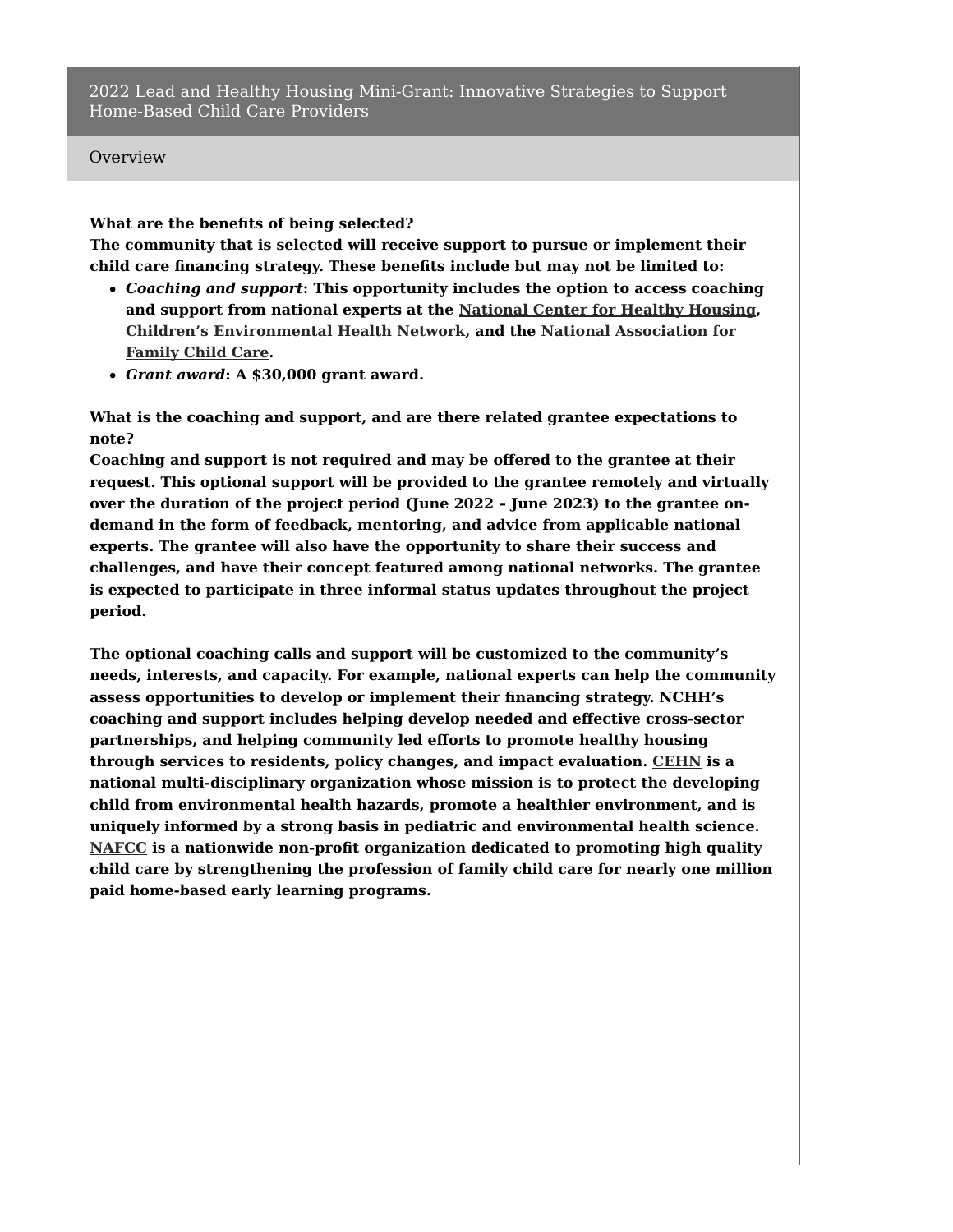### Application Process

**Can a community submit more than one application? A community may submit more than one application, however, only one application will be selected. Each application will be reviewed and evaluated independently.**

**What types of activities can be supported?**

**Funding should be used to develop or implement a financing strategy that supplies funding to child care providers to address lead and other environmental hazards. Funding should be used to build capacity within a community and help communities achieve policy, practice, or systems change.**

**Development proposals may not achieve implementation within the scope of this award but should still articulate a plan and commitment to laying the groundwork for future implementation of the financing strategy. NCHH will assess the feasibility of the community's proposal.**

**Priority will be given to applicants who articulate plans to advance policy and systems change. We acknowledge that full execution of your proposal and financing strategy may take additional time, collaboration, and resources and that proposed policies, programs, and services may not fully be in place.**

**Communities may apply to use funding for an initiative that is already underway if they can demonstrate how the additional funding will substantially enhance the impact or reach of the work.**

**Funding may NOT be used to support attempts to influence legislation through direct or grassroots lobbying. For example, funds cannot be used for signage that endorses pending legislation or an elected official.**

**Funding should also not be used only to support the direct costs of remediation. Also, funding is not intended to support standalone awareness or outreach and education activities. However, outreach/education and remediation activities that are linked to longer term financing of home repairs, policy, practice, or systems change may be included as part of a proposal.**

**What outcomes will successful applicants be expected to demonstrate? The grantee will be expected to articulate a viable, equitable child care financing strategy to address lead and/or other environmental hazards. This may include the implementation or measurable progress towards implementing that strategy, even if the end goal is not expected to be reached during the project period. Examples of outcomes might include:**

- **New or additional funding or financing mechanisms in place with a particular focus on under-resourced populations or communities.**
- **New or improved policies, services, or programs in place or in progress with a**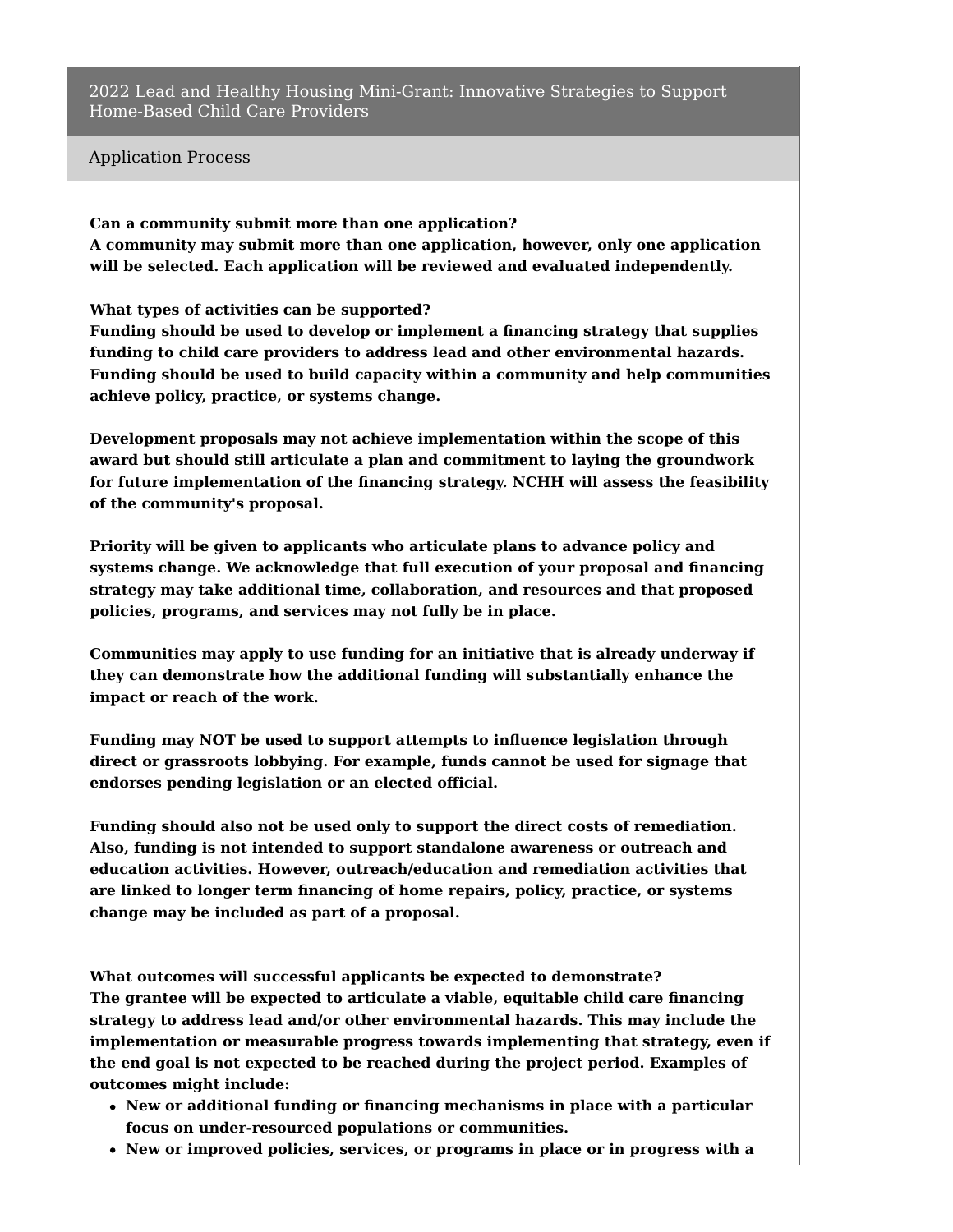**particular focus on under-resourced communities.**

**Increase in equitable access to services or programs, services, or financing. As noted above, development proposals may not achieve implementation within the scope of this award but should still articulate a plan and commitment to laying the groundwork for future implementation of the financing strategy. NCHH will assess the feasibility of the community's proposal.**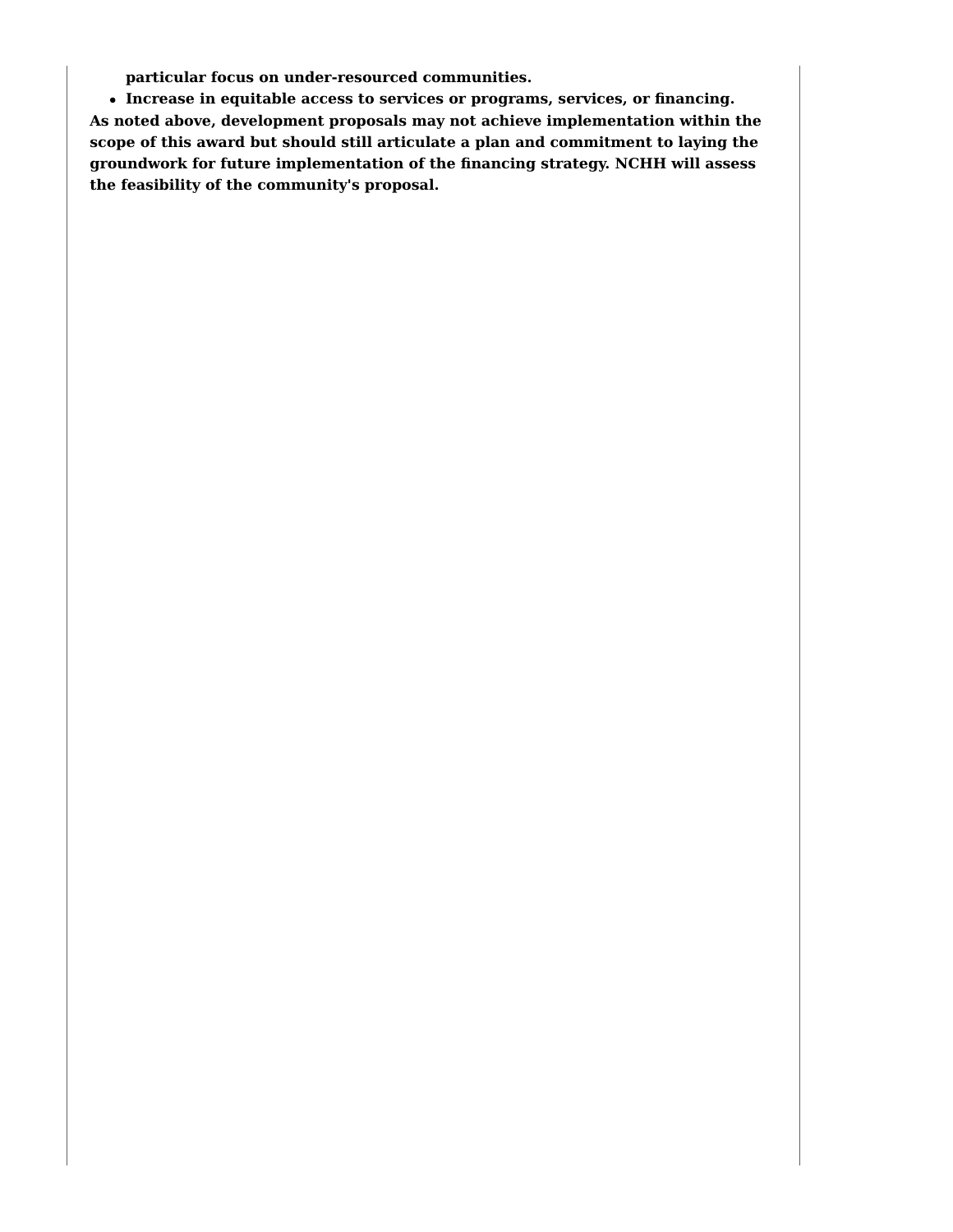Evaluation Criteria

**How will communities be selected?**

**This is a competitive grant award. Applicants will be evaluated based on need, clarity of plan, readiness, potential impact, community partnerships, and potential for sustained change. Applications must demonstrate the following:**

- **Demonstrated need as evidenced by available data, including lived experience.**
- **Clear outcomes for the work and a thoughtful plan for achieving them.**
- **Potential for policy and systems change.**
- **A demonstrated commitment to advancing health equity and racial justice.**
- **A strong, effective plan for meaningfully involving multi-sector stakeholders, including community members and community-based organizations, private sector interests, policymakers, and other relevant agencies and groups.**

**Applications will be reviewed by a selection committee comprised of staff from the [National](https://nchh.org/) Center for Healthy Housing, Children's [Environmental](https://cehn.org/) Health Network, the National [Association](https://nafcc.org/) for Family Child Care, and funding partners using the criteria above.**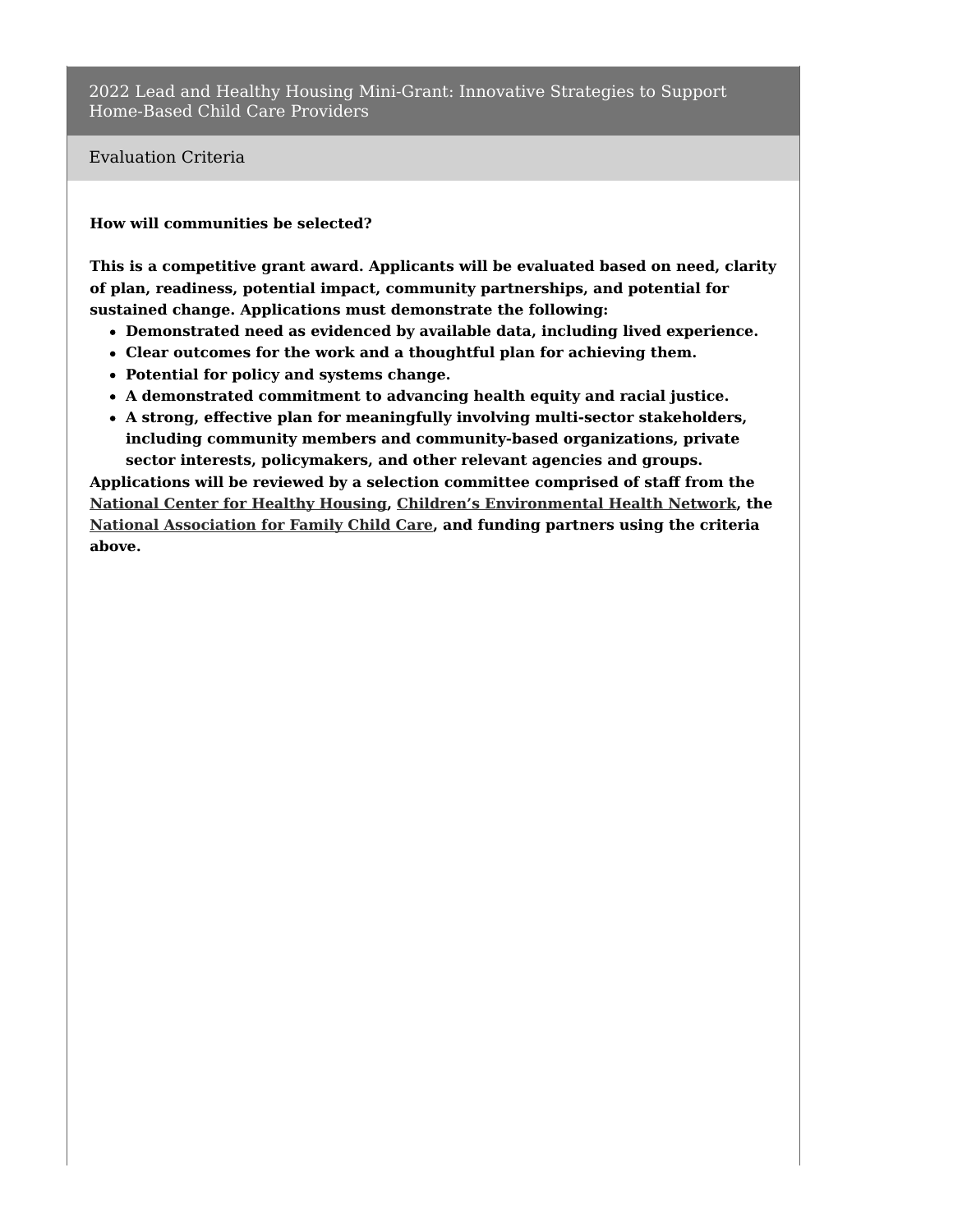Application Process

### **What information do I need to apply?**

**NCHH accepts grant applications ONLY through online [submission](https://www.surveymonkey.com/r/WQGZW9B); it does NOT accept the application in PDF format. Applicants can preview all of the application questions here (PDF copy of full [application](https://nchh.org/resource-library/grants_rfp_lhh-2022.pdf)).**

**NCHH recommends preparation of the application responses in advance, as the online [application](https://www.surveymonkey.com/r/WQGZW9B) must be completed and submitted entirely in one session. We recommend using the PDF copy of the full application [\(available](https://nchh.org/resource-library/grants_rfp_lhh-2022.pdf) here) to work offline with your team to pre-determine answer selections and/or draft responses for questions as appropriate. Developing full text responses in a Word document for the open response sections of the application will allow you to draft, edit, and save your responses as needed, as well as check character counts, before copying/pasting your final responses into the application on the [SurveyMonkey](https://www.surveymonkey.com/r/WQGZW9B) platform. NCHH also recommends printing a copy of the completed application before submitting it.**

**When are applications due?**

**Applications may be submitted on a rolling basis, but are due no later than 11:59p.m. ET on Wednesday May 18th, 2022.**

**When will the grants be announced? We anticipate that the successful applicant will be notified mid-June.**

**Where can I get more information?**

**Contact Anna Plankey (aplankey@nchh.org) or visit https://nchh.org/build-the[movement/grants-and-scholarships/2022-lead-and-healthy-housing-mini](https://nchh.org/build-the-movement/grants-and-scholarships/2022-lead-and-healthy-housing-mini-grant_innovative-strategies/)grant\_innovative-strategies/ or more information. Answers to other submitted questions will also be posted on that webpage. All questions must be received by May 2 , 2022. nd**

*Join the funding [announcement](https://www.surveymonkey.com/r/Q8RXBVQ) listserv to be notified of new developments (e.g., newly posted FAQs) for this grant opportunity.*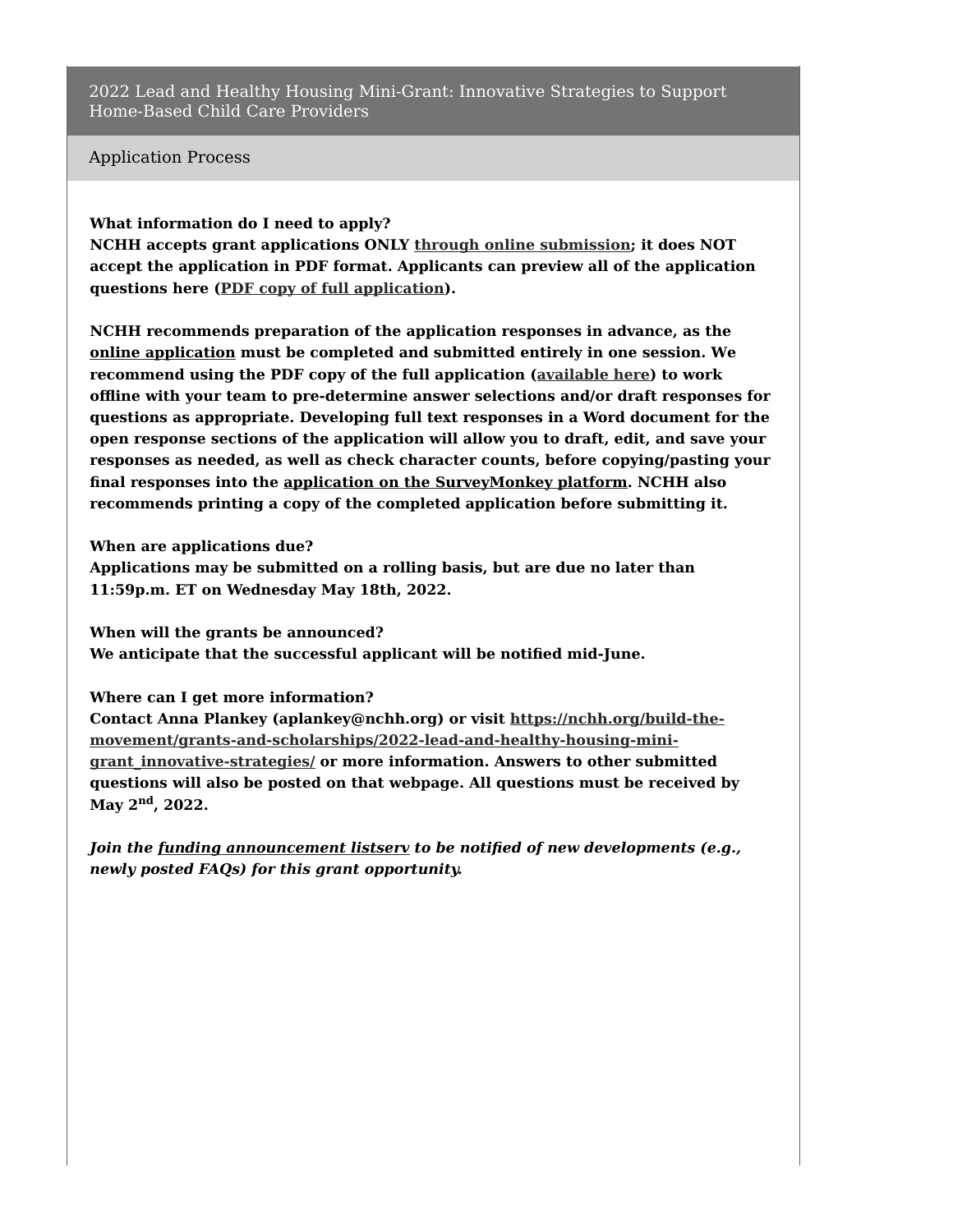| 2022 Lead and Healthy Housing Mini-Grant: Innovative Strategies to Support |  |  |
|----------------------------------------------------------------------------|--|--|
| Home-Based Child Care Providers                                            |  |  |

## \* 1. **Information about the primary applicant:**

| <b>Agency/Organization Name:</b> |  |
|----------------------------------|--|
| Website (if applicable):         |  |
| <b>City or County:</b>           |  |
| State:                           |  |

### \* 2. **Please identify a primary contact at your organization/agency**:

| Name: |  |
|-------|--|
|       |  |

**Title:**

**Email:**

**Phone:**

| * 3. Will the grant be used to support an activity or event in the community listed |
|-------------------------------------------------------------------------------------|
| above where the applicant is based?                                                 |

 $\bigcirc$  Yes, the grant will be used to support work in the community listed above.

 $\bigcap$  No, the grant will be used to support work in a different community (please specify below).

 $\bigcap$  The grant will be used to support work in multiple communities (please specify below).

Additional details about communities that will benefit from this grant (Limit: 1500 characters, including spaces):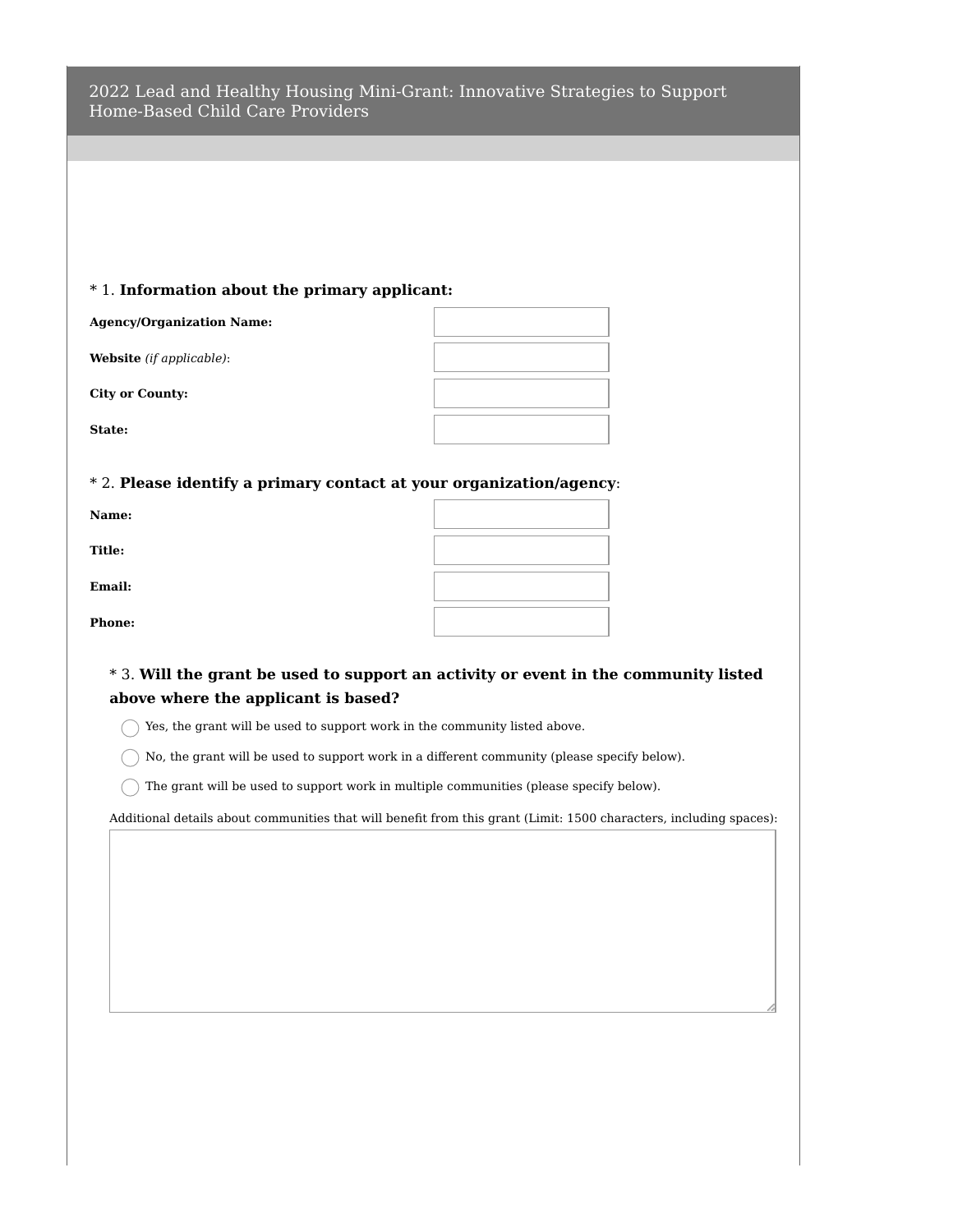### \* 4. **What type of organization is applying for this grant?**

 $\bigcap$  Local, regional, or state nonprofit or community-based organization

 $\bigcirc$  State, county, local, or tribal government agency

 $\bigcap$  Other (please specify below and note eligibility requirements previously outlined)

Additional or clarifying comments (Limit: 1,000 characters, including spaces):

#### \* 5. **What is the primary focus of your organization?** *Select all that apply.*

| Early care and education                                                             |
|--------------------------------------------------------------------------------------|
| Education                                                                            |
| Lead poisoning prevention                                                            |
| Healthy housing                                                                      |
| Housing                                                                              |
| Health                                                                               |
| Healthcare                                                                           |
| Environmental justice                                                                |
| Community or neighborhood action                                                     |
| Community development                                                                |
| Other (please specify below)                                                         |
| Additional details or clarifying comments (Limit: 500 characters, including spaces): |

\* 6. **Tell us more about the population that is being disproportionally impacted by lead and other environmental hazards in your community's home-based child care environments, including population size and target ZIP code(s)** *(if applicable).* **(Limit: 2,000 characters or fewer, including spaces):**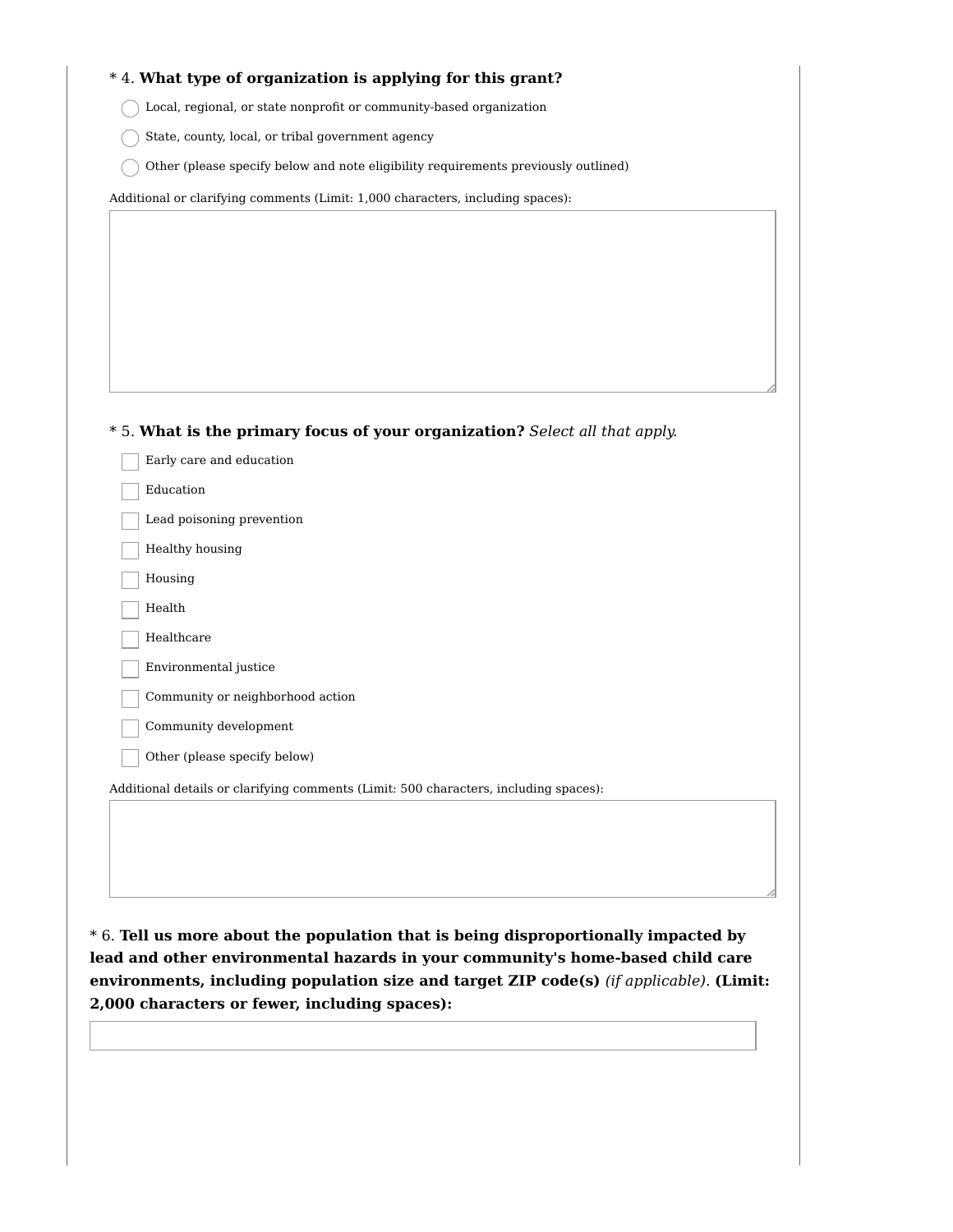\* 7. **Tell us a little more about your organization.** *Be sure to include a description of how supporting and financing healthy housing in child care settings is relevant or connected to your organization's mission.* **(Limit: 2,000 characters, including spaces):**

\* 8. **How does your organization reflect the population you serve?** *You are welcome to answer this in any way that you think is best. Some examples may be by providing information about the makeup of your leadership team, board, or staff.* **(Limit: 2,000 characters, including spaces):**

\* 9. **Please indicate whether your proposal is in the development or implementation phase.** *The answer you provide will not affect your application's score. This information will be used to help reviewers better understand and contextualize your proposal.*

**Development phase:** Communities should identify their proposal as being in the development phase if their financing strategy still needs assistance in identifying or prioritizing promising strategies, and/or the community is in the early stages of the proposed work (e.g., planning, design, testing).

**Implementation phase:** Communities should identify their proposal as being in the implementation phase if their financing strategy has defined priorities and objectives and/or has some infrastructure in place on which to build to achieve the proposed work.

\* 10. **Please respond to the following statements to help us learn more about the landscape of your current work related to financing or supporting healthier child care environments in your community.** *Note: The selection committee aims to provide the grant to a proposal that supports an effective, innovative, and equitable solution to improve access to healthy housing funding to child care providers. We acknowledge that communities have different levels of experience with this and that proposed policies, programs, and services may not fully operational, so please be candid in your rating. If you'd like to elaborate on your ratings (such as describing a past campaign or policy initiative that failed and the lessons you learned), you may use the comments box.*

|                                                                                                                            | Strongly<br>Agree | Agree | Neutral | Disagree | Strongly<br>Disagree | Not Sure |
|----------------------------------------------------------------------------------------------------------------------------|-------------------|-------|---------|----------|----------------------|----------|
| Decision-makers are<br>knowledgeable<br>about lead poisoning<br>and/or other housing<br>hazards in child care<br>settings. |                   |       |         |          |                      |          |
| Child care providers<br>are knowledgeable<br>about lead poisoning<br>and/or other housing<br>hazards.                      |                   |       |         |          |                      |          |
| We have established<br>coalitions and<br>partnerships that<br>work on lead<br>poisoning<br>prevention.                     |                   |       |         |          |                      |          |
| We have established                                                                                                        |                   |       |         |          |                      |          |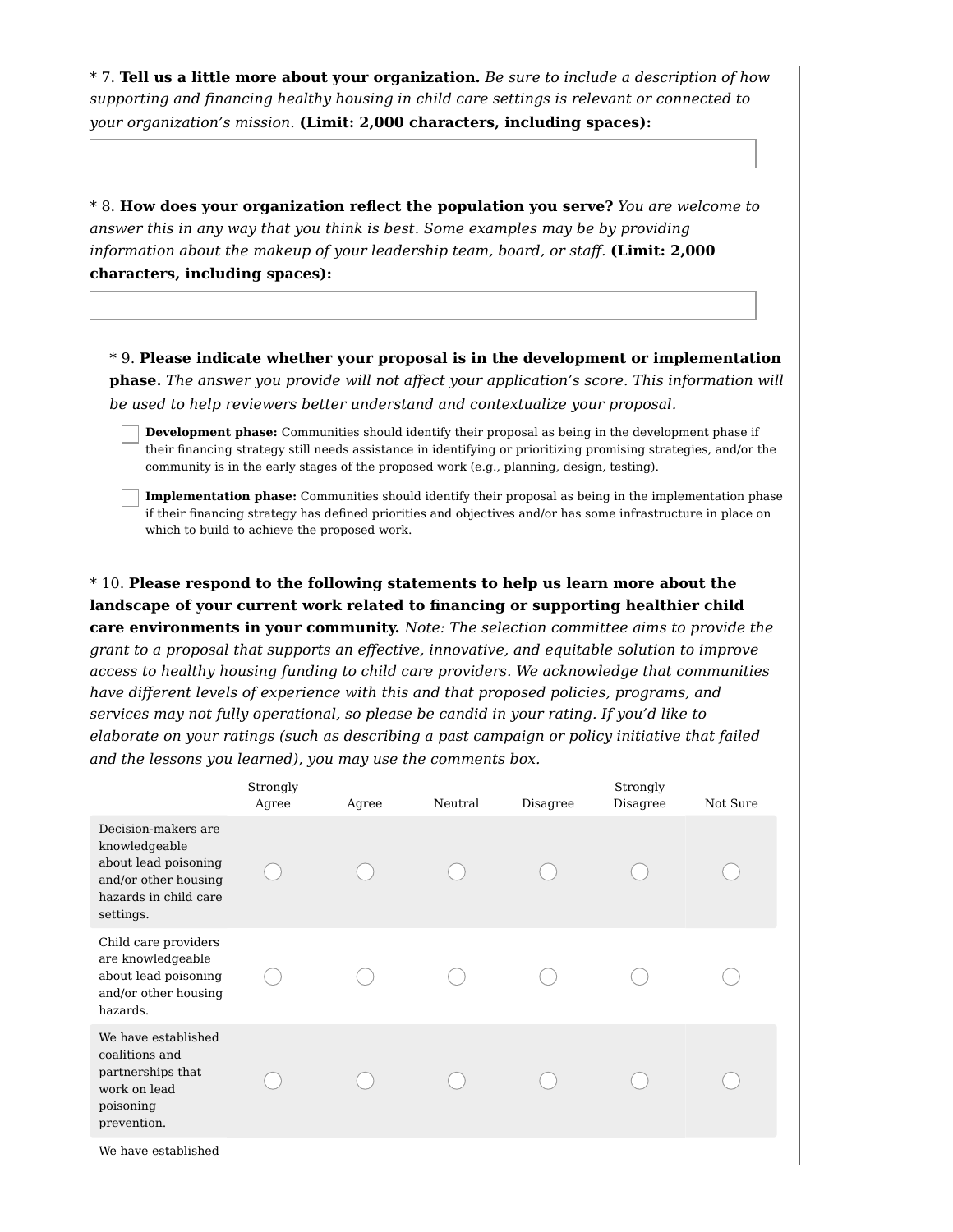| coalitions and<br>partnerships that<br>work on healthy<br>housing issues other<br>than lead.                                                                                                           |  |  |  |
|--------------------------------------------------------------------------------------------------------------------------------------------------------------------------------------------------------|--|--|--|
| Our existing<br>coalitions and<br>partnerships are<br>active and function<br>effectively.                                                                                                              |  |  |  |
| We have good<br>$\operatorname{community}$<br>resources to help<br>residents find<br>sources of lead<br>exposure.                                                                                      |  |  |  |
| We have good<br>community<br>resources to help<br>residents fix sources<br>of lead exposure.                                                                                                           |  |  |  |
| We have good<br>community<br>resources to help<br>residents <i>find</i> other<br>(non-lead) housing<br>hazards.                                                                                        |  |  |  |
| We have good<br>community<br>resources to help<br>residents fix other<br>(non-lead) housing<br>hazards.                                                                                                |  |  |  |
| Program design or<br>management is<br>typically a barrier to<br>child care providers<br>accessing existing<br>funding available in<br>our community to<br>address lead or<br>other housing<br>hazards. |  |  |  |
| We have<br>infrastructure in<br>place to start or<br>improve a program<br>that supports and<br>finances healthier<br>child care<br>environments.                                                       |  |  |  |
| Additional comments (Limit: 2,000 characters, including spaces):                                                                                                                                       |  |  |  |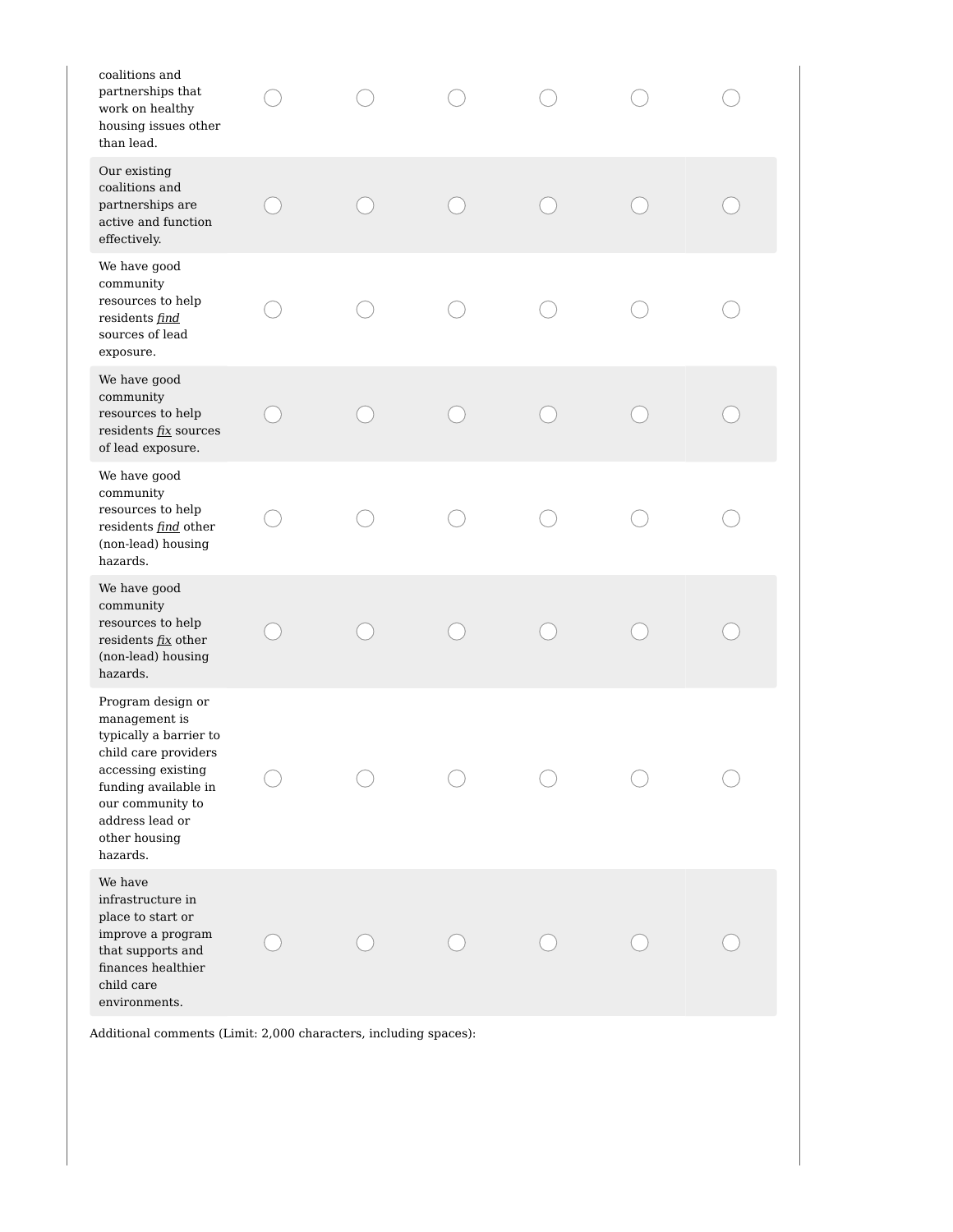\* 11. **Why does your community need this support?** *Please feel free to respond in whatever way makes sense for your community. Possible responses could include a description of the barriers that prevent child care providers from accessing funding to address lead and or/housing hazards, quantitative data and/or lived experiences to describe the burden of lead poisoning or other housing hazards in your community, any specific populations that are disproportionately burdened, the need for services to address and prevent lead poisoning and other housing hazards, existing political will to address the problem, how your community will be affected if you do not receive this funding, et cetera.* **(Limit: 2,000 characters, including spaces):**

\* 12. **Describe what success looks like for you at the end of the project period? What is your specific plan for achieving that goal? How will any informal technical assistance advance your progress? (Limit: 3,000 characters, including spaces):**

\* 13. **Are you interested in receiving the optional informal technical assistance from subject matter experts from other organizations including NCHH, CEHN, and NAFCC?**

Yes

No

 $\bigcap$  Maybe (please specify below)

Additional comments (Limit 1,000 characters, including spaces):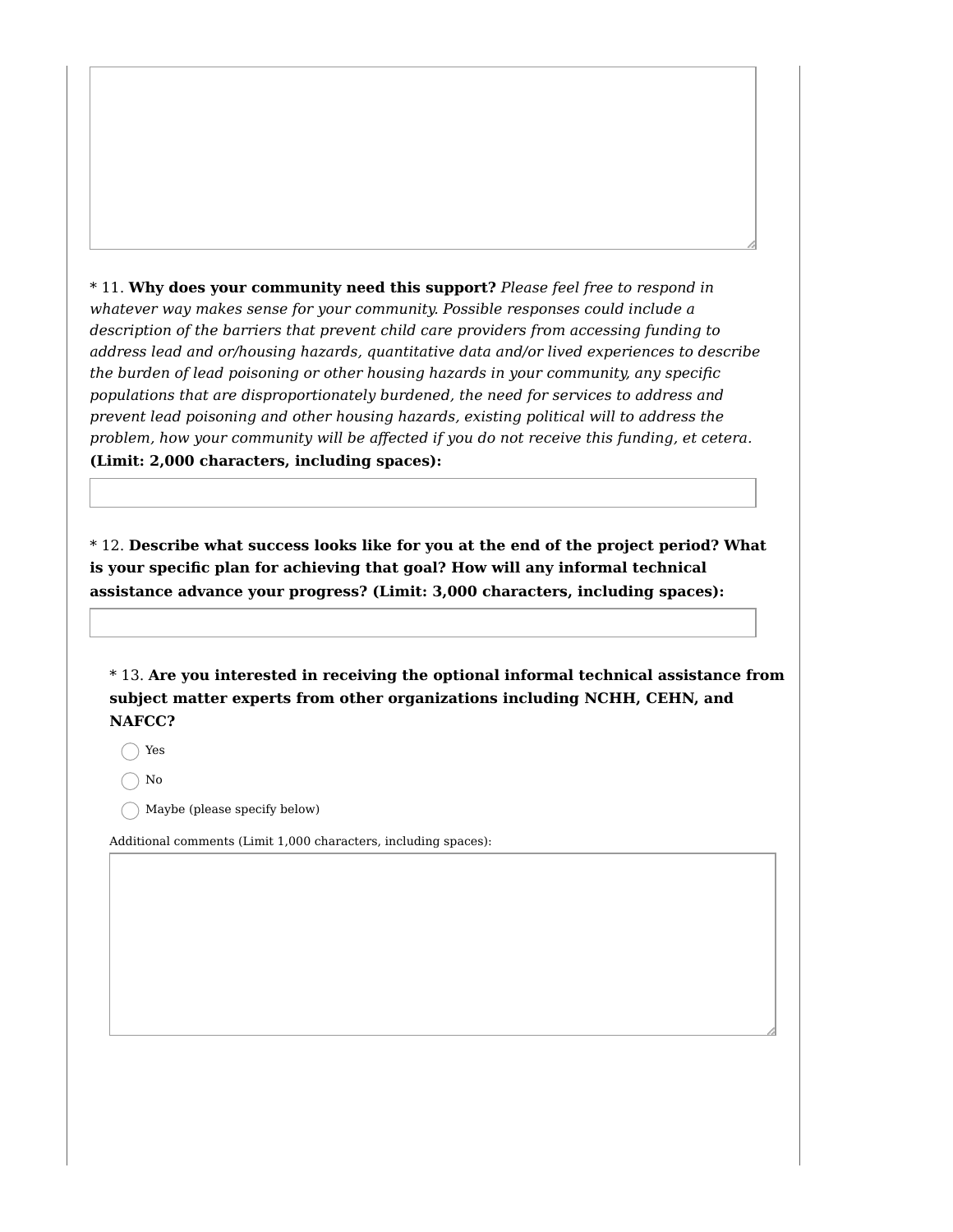\* 14. **Please confirm your understanding and agreement that if awarded this grant you are required to participate in three grantee status updates.** *The grantee can demonstrate progress or success in a format/method of their choosing.*

Yes, I certify that I understand and agree to this requirement.

No, I cannot certify my understanding or agreement of this requirement.

\* 15. **How does the work proposed in this grant relate to your longer-term plans to support and advance healthier child care environments? How might it help you to create sustainable and accessible financing to support lead and/or other healthy housing programs?** *Is it likely that there will be adequate capacity in the community to sustain this work after the grant period ends (e.g., adequate staff/partner capacity, political will, funding)?* **(Limit: 2,000 characters, including spaces):**

\* 16. **Does your organization or agency have any prior experience conducting work like this?**

 $\bigcap$  Yes (Please describe below and note any specific accomplishments or lessons learned.)

 $\bigcap$  No

Additional comments (Limit: 1,500 characters, including spaces):

\* 17. **Health equity and racial justice:** *Does the proposal attempt to address the root causes of racialized health outcomes and inequitable systems? Is the proposal led by an organization representing affected residents or community members? If not, is the proposal inclusive of impacted communities in decision-making and does it communicate a clear plan of sustained and meaningful collaboration?* **(Limit: 2,000 characters, including spaces):**

\* 18. **Community partnerships and sustainability:** *Is there a strong and effective plan to meaningfully involve multisector stakeholders, including community members and community-based organizations, private sector interests, policymakers, and other relevant agencies and groups? Is there a clear and reasonable plan to engage or represent the perspectives of affected communities?* **(Limit: 2,000 characters, including spaces):**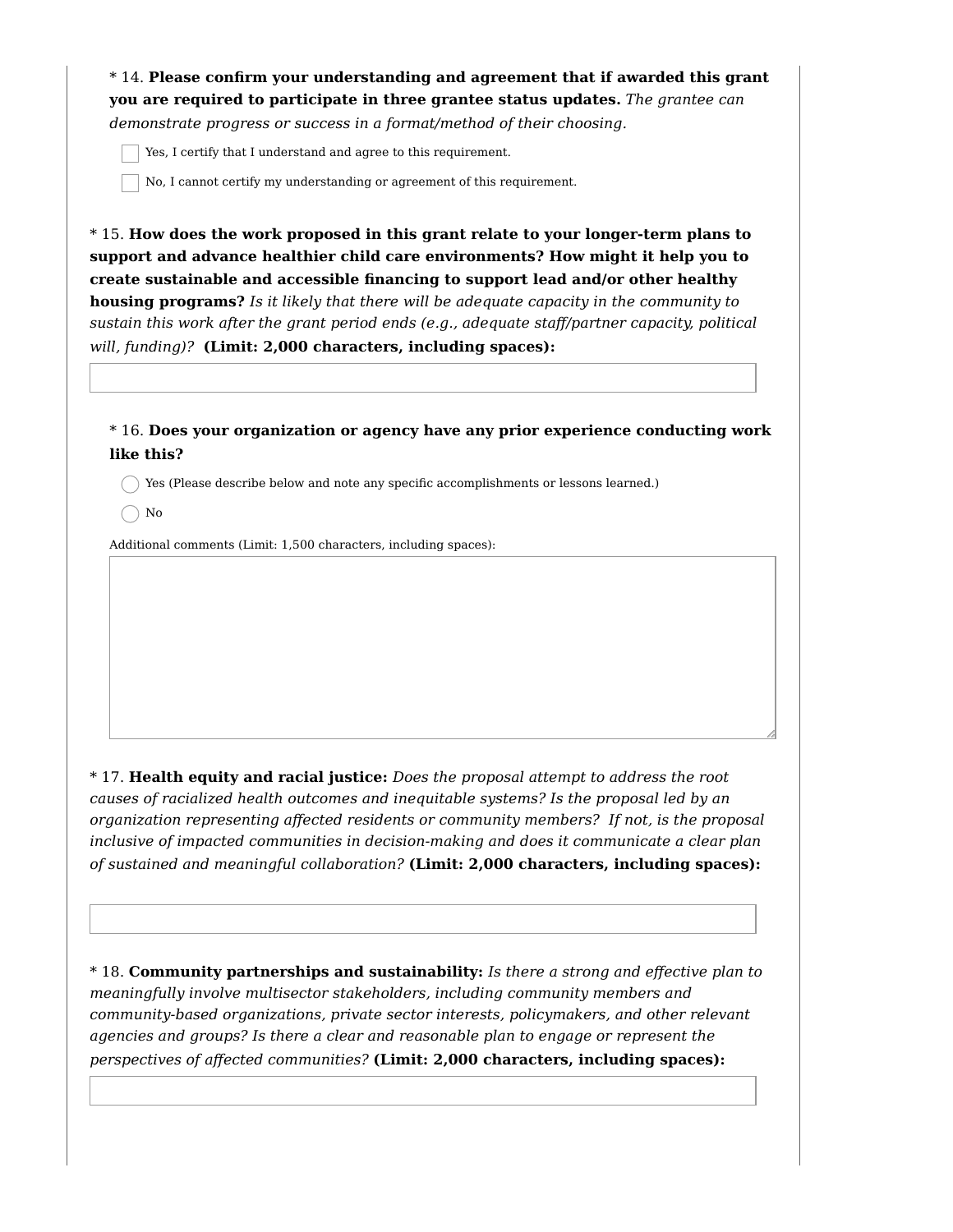| *19. Please provide a general description/estimate of how the \$30,000 grant funding<br>will be used; suggested categories include labor, indirect costs, and other direct<br>costs.<br>Please note that the award will be granted in two installments: an initial \$20,000 award and<br>\$10,000 upon receipt of the grantee's brief status update by August 15th, 2022.<br>(Limit: 2,000 characters or fewer, including spaces): |                |                                                                                                                                                                                                                                                                                                                                                                                                                                                     |                                                                                                                                                                               |  |  |
|------------------------------------------------------------------------------------------------------------------------------------------------------------------------------------------------------------------------------------------------------------------------------------------------------------------------------------------------------------------------------------------------------------------------------------|----------------|-----------------------------------------------------------------------------------------------------------------------------------------------------------------------------------------------------------------------------------------------------------------------------------------------------------------------------------------------------------------------------------------------------------------------------------------------------|-------------------------------------------------------------------------------------------------------------------------------------------------------------------------------|--|--|
| Yes (please specify below)<br>No<br>Additional comments (Limit: 2,000 characters, including spaces):                                                                                                                                                                                                                                                                                                                               |                | will this additional funding enhance the impact or reach of that work?                                                                                                                                                                                                                                                                                                                                                                              | * 20. Are you using this funding for an initiative that is already underway? If so, how                                                                                       |  |  |
| 16MB.)<br><b>Choose File</b><br><b>Choose File</b><br>publish the ideas received by applicants through this RFP.                                                                                                                                                                                                                                                                                                                   | No file chosen | 21. (Optional) If desired, please upload any supplemental material you'd like to<br>grant. (Only PDF, DOC, DOCX, PNG, JPG, JPEG, GIF files are supported. File size limit is<br>summary of your proposed work/idea with proper attribution, even if you are not<br>awarded. Please note that to encourage and improve funding opportunities to child care<br>providers for healthy housing activities/needs, we intend to crowdsource, compile, and | provide to the selection committee to support your community's application for this<br>* 22. In the matrix below, please indicate if we have your permission to share a brief |  |  |
|                                                                                                                                                                                                                                                                                                                                                                                                                                    | Yes            | N0                                                                                                                                                                                                                                                                                                                                                                                                                                                  | Maybe                                                                                                                                                                         |  |  |
| May we share with<br>our funder?                                                                                                                                                                                                                                                                                                                                                                                                   |                |                                                                                                                                                                                                                                                                                                                                                                                                                                                     |                                                                                                                                                                               |  |  |
| May we share with<br>networks of other<br>funders?                                                                                                                                                                                                                                                                                                                                                                                 |                |                                                                                                                                                                                                                                                                                                                                                                                                                                                     |                                                                                                                                                                               |  |  |
| May we share on<br>NCHH's public<br>website?                                                                                                                                                                                                                                                                                                                                                                                       |                |                                                                                                                                                                                                                                                                                                                                                                                                                                                     |                                                                                                                                                                               |  |  |
| May we share within<br>a public report?                                                                                                                                                                                                                                                                                                                                                                                            |                |                                                                                                                                                                                                                                                                                                                                                                                                                                                     |                                                                                                                                                                               |  |  |
|                                                                                                                                                                                                                                                                                                                                                                                                                                    |                |                                                                                                                                                                                                                                                                                                                                                                                                                                                     |                                                                                                                                                                               |  |  |